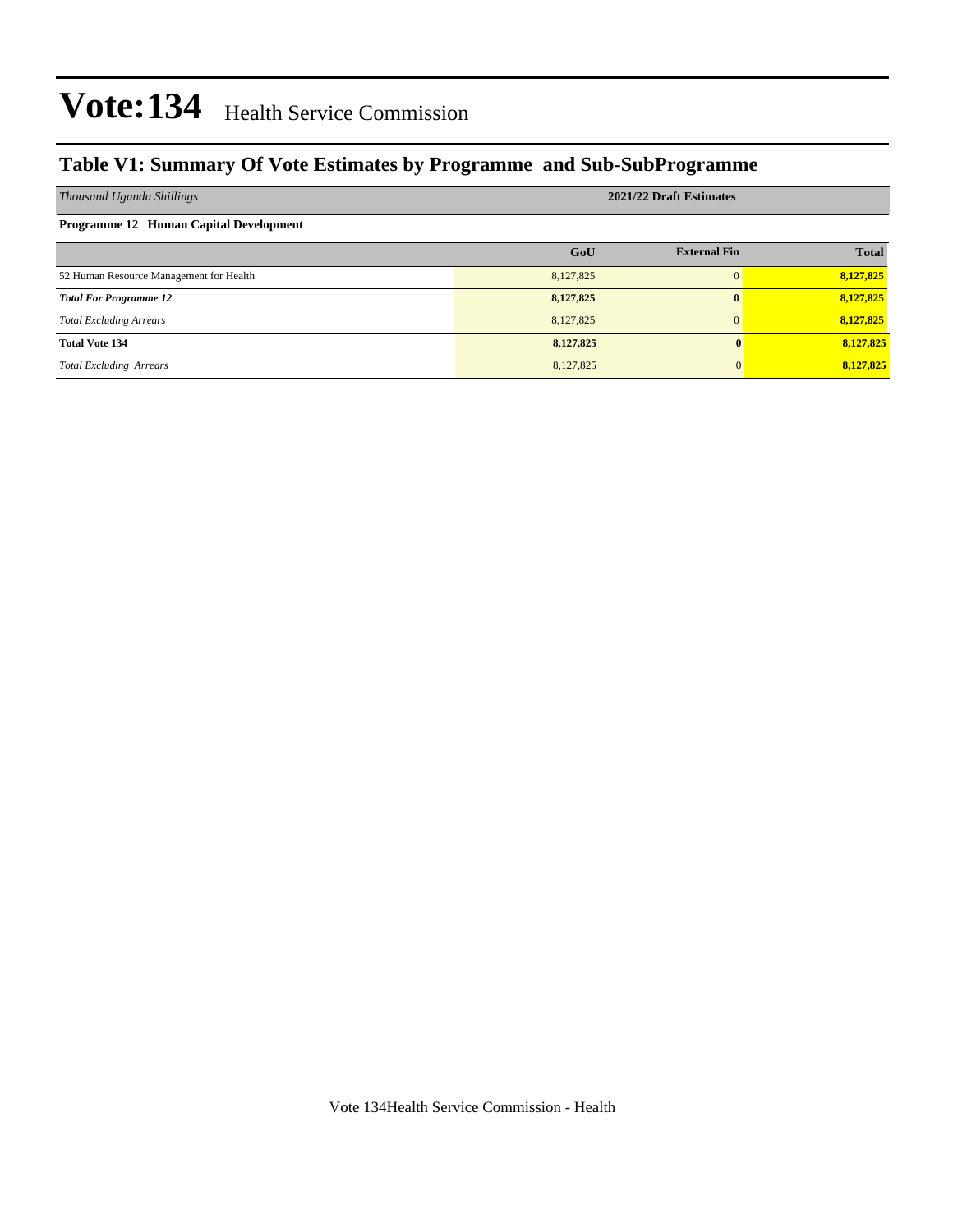### **Table V2: Summary Of Vote Estimates by Sub-SubProgramme,Department and Project**

| Thousand Uganda Shillings                                                 |                  | 2020/21 Approved Budget |                  | 2021/22 Draft Estimates |             |                               |              |  |  |  |  |
|---------------------------------------------------------------------------|------------------|-------------------------|------------------|-------------------------|-------------|-------------------------------|--------------|--|--|--|--|
| Sub-SubProgramme 52 Human Resource Management for Health                  |                  |                         |                  |                         |             |                               |              |  |  |  |  |
| <b>Recurrent Budget Estimates</b>                                         | <b>Wage</b>      | <b>Non-Wage</b>         | <b>AIA</b>       | <b>Total</b>            | <b>Wage</b> | <b>Non-Wage</b>               | <b>Total</b> |  |  |  |  |
| 01 Finance and Administration                                             | 2,024,539        | 3,261,134               | $\boldsymbol{0}$ | 5,285,673               | 2,024,539   | 3,650,575                     | 5,675,114    |  |  |  |  |
| 02 Human Resource Management                                              | 189,288          | 1,096,071               | $\bf{0}$         | 1,285,359               | 189,288     | 1,474,071                     | 1,663,359    |  |  |  |  |
| 03 Internal Audit                                                         | 11,284           | 25,000                  | $\mathbf{0}$     | 36,284                  | 11,284      | 34,000                        | 45,284       |  |  |  |  |
| 04 Recruitment and selection systems                                      | 178,000          | 254,069                 | $\mathbf{0}$     | 432,069                 | 178,000     | 486,069                       | 664,069      |  |  |  |  |
| <b>Total Recurrent Budget Estimates for Sub-</b><br><b>SubProgramme</b>   | 2,403,111        | 4,636,273               | $\bf{0}$         | 7,039,384               | 2,403,111   | 5,644,714                     | 8,047,825    |  |  |  |  |
| Development Budget Estimates                                              | <b>GoU</b> Dev't | <b>External Fin</b>     | <b>AIA</b>       | <b>Total</b>            |             | <b>GoU Dev't External Fin</b> | <b>Total</b> |  |  |  |  |
| 1635 Retooling of Health Service Commission                               | 80,000           | $\mathbf{0}$            | $\bf{0}$         | 80,000                  | 80,000      | $\overline{0}$                | 80,000       |  |  |  |  |
| <b>Total Development Budget Estimates for Sub-</b><br><b>SubProgramme</b> | 80,000           | $\bf{0}$                | $\bf{0}$         | 80,000                  | 80,000      | $\boldsymbol{0}$              | 80,000       |  |  |  |  |
|                                                                           | GoU              | <b>External Fin</b>     | <b>AIA</b>       | <b>Total</b>            | GoU         | <b>External Fin</b>           | <b>Total</b> |  |  |  |  |
| <b>Total For Sub-SubProgramme 52</b>                                      | 7,119,384        | $\bf{0}$                | $\bf{0}$         | 7,119,384               | 8,127,825   | $\bf{0}$                      | 8,127,825    |  |  |  |  |
| <b>Total Excluding Arrears</b>                                            | 7,078,203        | $\mathbf{0}$            | $\overline{0}$   | 7,078,203               | 8,127,825   | $\overline{0}$                | 8,127,825    |  |  |  |  |
| <b>Total Vote 134</b>                                                     | 7,119,384        | $\bf{0}$                | $\bf{0}$         | 7,119,384               | 8,127,825   | $\bf{0}$                      | 8,127,825    |  |  |  |  |
| <b>Total Excluding Arrears</b>                                            | 7,078,203        | $\mathbf{0}$            | $\mathbf{0}$     | 7,078,203               | 8,127,825   | $\mathbf{0}$                  | 8,127,825    |  |  |  |  |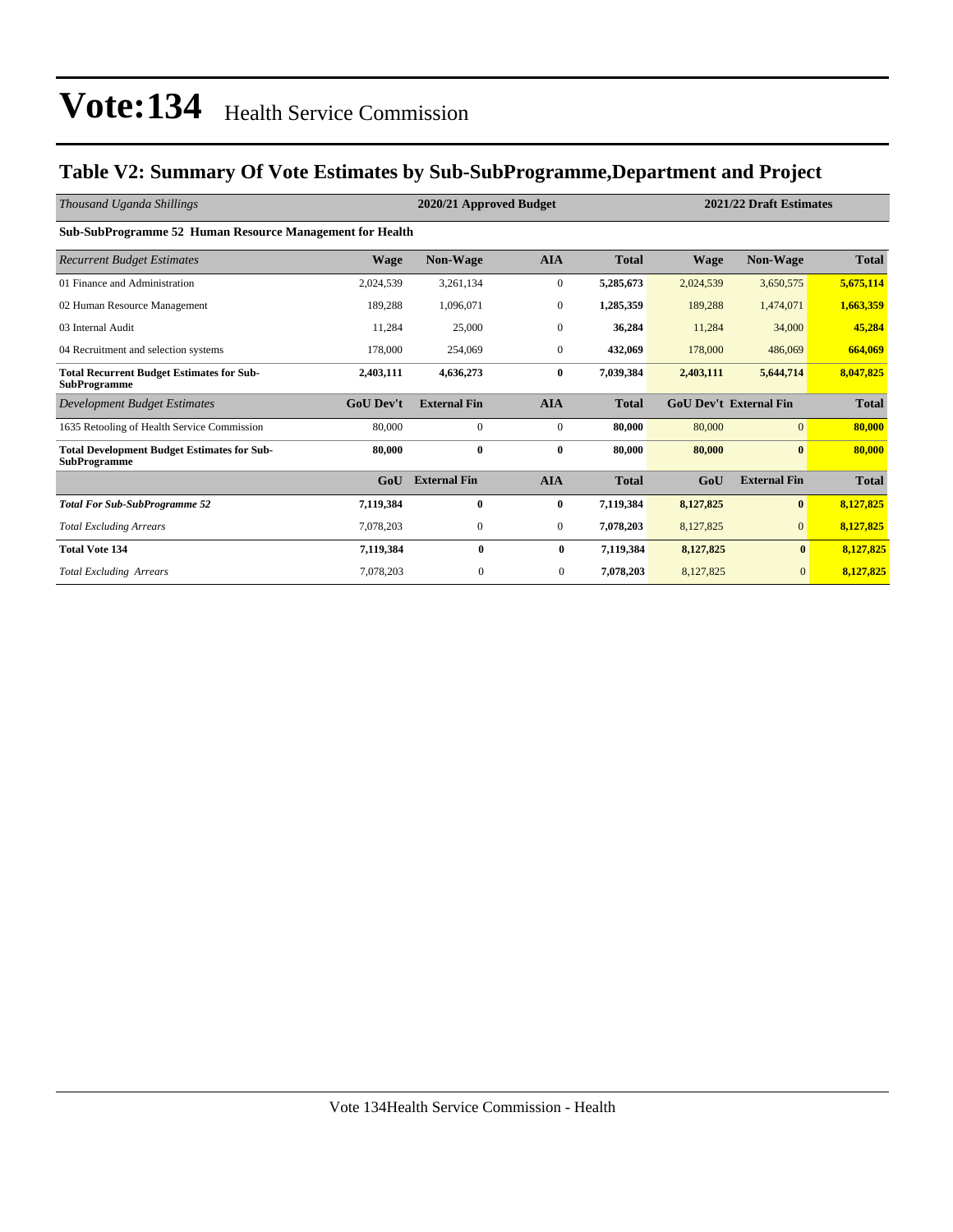### **Table V3: Summary Vote Estimates by Item**

| Thousand Uganda Shillings                                   |           | 2020/21 Approved Budget |                  |                  |           | 2021/22 Draft Estimates |              |  |  |
|-------------------------------------------------------------|-----------|-------------------------|------------------|------------------|-----------|-------------------------|--------------|--|--|
|                                                             | GoU       | <b>External Fin</b>     | AIA              | <b>Total</b>     | GoU       | <b>External Fin</b>     | <b>Total</b> |  |  |
| <b>Employees, Goods and Services (Outputs Provided)</b>     | 6,998,203 | $\bf{0}$                | $\bf{0}$         | 6,998,203        | 8,047,825 | $\pmb{0}$               | 8,047,825    |  |  |
| 211101 General Staff Salaries                               | 554,505   | $\bf{0}$                | $\bf{0}$         | 554,505          | 554,505   | $\bf{0}$                | 554,505      |  |  |
| 211102 Contract Staff Salaries                              | 1,848,605 | $\bf{0}$                | $\bf{0}$         | 1,848,605        | 1,848,605 | $\bf{0}$                | 1,848,605    |  |  |
| 211103 Allowances (Inc. Casuals, Temporary)                 | 597,838   | $\bf{0}$                | $\bf{0}$         | 597,838          | 669,838   | $\bf{0}$                | 669,838      |  |  |
| 212102 Pension for General Civil Service                    | 150,000   | $\bf{0}$                | $\bf{0}$         | 150,000          | 150,299   | $\bf{0}$                | 150,299      |  |  |
| 213001 Medical expenses (To employees)                      | 31,939    | $\bf{0}$                | $\bf{0}$         | 31,939           | 51,939    | $\bf{0}$                | 51,939       |  |  |
| 213002 Incapacity, death benefits and funeral expenses      | 12,000    | $\bf{0}$                | $\bf{0}$         | 12,000           | 22,000    | $\bf{0}$                | 22,000       |  |  |
| 213004 Gratuity Expenses                                    | 868,400   | $\bf{0}$                | $\bf{0}$         | 868,400          | 917,723   | $\bf{0}$                | 917,723      |  |  |
| 221001 Advertising and Public Relations                     | 35,166    | $\bf{0}$                | $\bf{0}$         | 35,166           | 70,166    | $\bf{0}$                | 70,166       |  |  |
| 221002 Workshops and Seminars                               | 39,760    | $\bf{0}$                | $\bf{0}$         | 39,760           | 39,307    | $\bf{0}$                | 39,307       |  |  |
| 221003 Staff Training                                       | 69,449    | $\bf{0}$                | $\bf{0}$         | 69,449           | 69,449    | $\bf{0}$                | 69,449       |  |  |
| 221004 Recruitment Expenses                                 | 846,446   | $\bf{0}$                | 0                | 846,446          | 1,167,222 | $\bf{0}$                | 1,167,222    |  |  |
| 221007 Books, Periodicals & Newspapers                      | 13,084    | $\bf{0}$                | $\bf{0}$         | 13,084           | 20,084    | $\bf{0}$                | 20,084       |  |  |
| 221008 Computer supplies and Information Technology<br>(TT) | 39,000    | $\bf{0}$                | $\bf{0}$         | 39,000           | 69,000    | $\bf{0}$                | 69,000       |  |  |
| 221009 Welfare and Entertainment                            | 66,389    | $\bf{0}$                | $\bf{0}$         | 66,389           | 116,389   | $\bf{0}$                | 116,389      |  |  |
| 221011 Printing, Stationery, Photocopying and Binding       | 103,630   | $\bf{0}$                | 0                | 103,630          | 113,630   | $\bf{0}$                | 113,630      |  |  |
| 221012 Small Office Equipment                               | 26,433    | $\bf{0}$                | $\bf{0}$         | 26,433           | 26,433    | $\bf{0}$                | 26,433       |  |  |
| 221016 IFMS Recurrent costs                                 | 40,000    | $\bf{0}$                | 0                | 40,000           | 60,000    | $\bf{0}$                | 60,000       |  |  |
| 221017 Subscriptions                                        | 18,291    | $\bf{0}$                | $\bf{0}$         | 18,291           | 18,291    | $\bf{0}$                | 18,291       |  |  |
| 221020 IPPS Recurrent Costs                                 | 28,000    | $\bf{0}$                | $\bf{0}$         | 28,000           | 48,000    | $\bf{0}$                | 48,000       |  |  |
| 222001 Telecommunications                                   | 24,110    | $\bf{0}$                | 0                | 24,110           | 44,110    | $\bf{0}$                | 44,110       |  |  |
| 222002 Postage and Courier                                  | 12,000    | $\bf{0}$                | $\bf{0}$         | 12,000           | 12,000    | $\bf{0}$                | 12,000       |  |  |
| 222003 Information and communications technology<br>(ICT)   | $\bf{0}$  | $\bf{0}$                | $\bf{0}$         | $\boldsymbol{0}$ | 65,000    | $\bf{0}$                | 65,000       |  |  |
| 223005 Electricity                                          | 60,265    | $\bf{0}$                | $\bf{0}$         | 60,265           | 60,265    | $\bf{0}$                | 60,265       |  |  |
| 223901 Rent – (Produced Assets) to other govt. units        | 716,693   | $\bf{0}$                | 0                | 716,693          | 716,693   | $\bf{0}$                | 716,693      |  |  |
| 224004 Cleaning and Sanitation                              | 39,000    | $\bf{0}$                | $\bf{0}$         | 39,000           | 49,000    | $\bf{0}$                | 49,000       |  |  |
| 225001 Consultancy Services- Short term                     | 45,000    | $\bf{0}$                | $\bf{0}$         | 45,000           | 45,000    | $\mathbf{0}$            | 45,000       |  |  |
| 227001 Travel inland                                        | 213,089   | $\bf{0}$                | $\bf{0}$         | 213,089          | 395,766   | $\bf{0}$                | 395,766      |  |  |
| 227002 Travel abroad                                        | 45,648    | $\bf{0}$                | $\bf{0}$         | 45,648           | 45,648    | $\bf{0}$                | 45,648       |  |  |
| 227004 Fuel, Lubricants and Oils                            | 274,132   | $\bf{0}$                | 0                | 274,132          | 372,132   | $\bf{0}$                | 372,132      |  |  |
| 228001 Maintenance - Civil                                  | 10,780    | $\bf{0}$                | $\boldsymbol{0}$ | 10,780           | 20,780    | $\bf{0}$                | 20,780       |  |  |
| 228002 Maintenance - Vehicles                               | 149,472   | $\bf{0}$                | $\bf{0}$         | 149,472          | 159,472   | $\bf{0}$                | 159,472      |  |  |
| 228003 Maintenance – Machinery, Equipment $\&$<br>Furniture | 19,077    | $\pmb{0}$               | $\bf{0}$         | 19,077           | 29,077    | $\bf{0}$                | 29,077       |  |  |
| <b>Investment</b> (Capital Purchases)                       | 80,000    | $\bf{0}$                | $\bf{0}$         | 80,000           | 80,000    | $\bf{0}$                | 80,000       |  |  |
| 312202 Machinery and Equipment                              | 15,000    | $\bf{0}$                | $\bf{0}$         | 15,000           | 15,000    | $\bf{0}$                | 15,000       |  |  |
| 312203 Furniture & Fixtures                                 | 40,000    | $\bf{0}$                | $\boldsymbol{0}$ | 40,000           | 40,000    | $\bf{0}$                | 40,000       |  |  |

Vote 134Health Service Commission - Health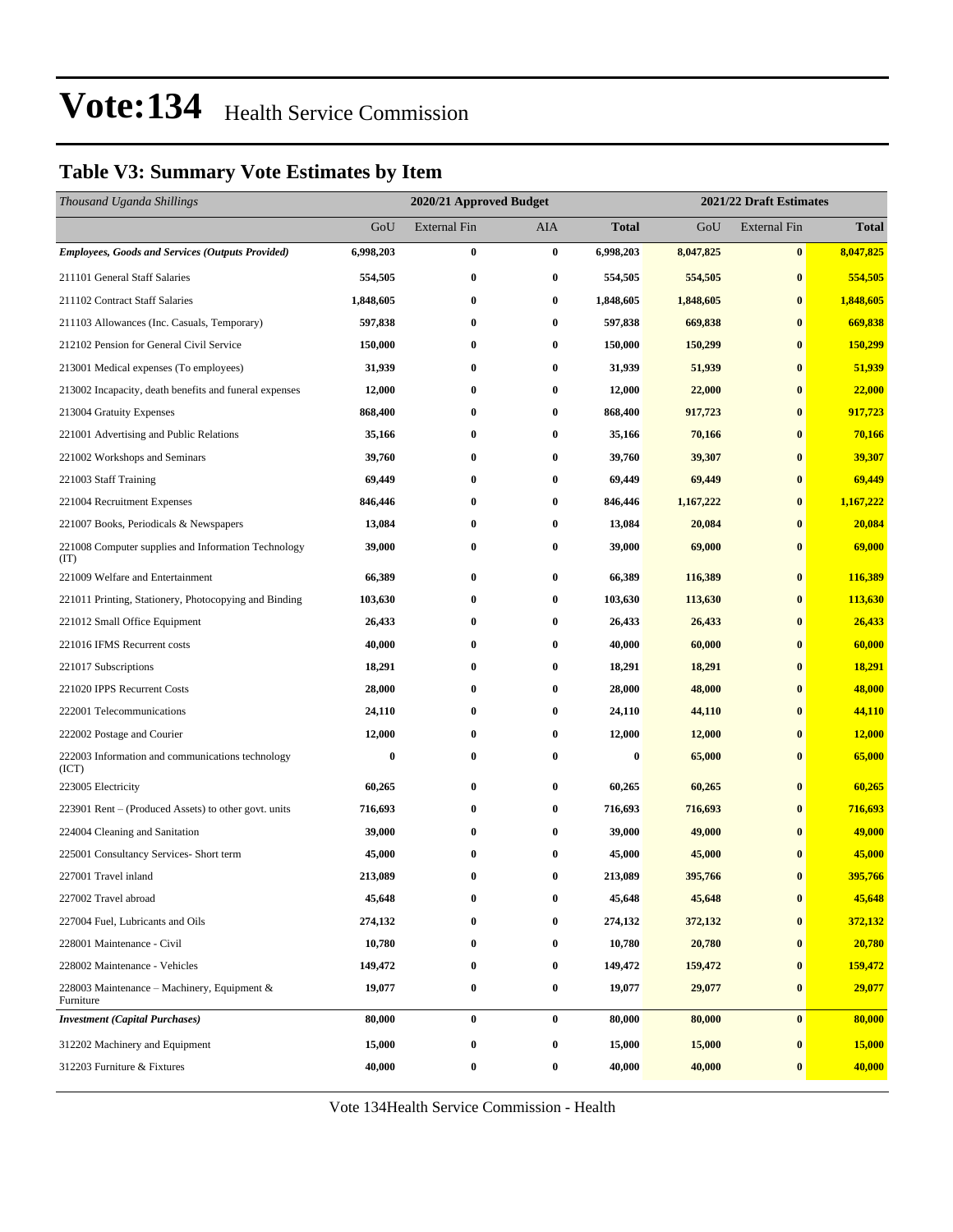| 312213 ICT Equipment                | 25,000    | 0 | 25,000    | 25,000       | 25,000    |
|-------------------------------------|-----------|---|-----------|--------------|-----------|
| <b>Arrears</b>                      | 41,181    | 0 | 41,181    | $\bf{0}$     |           |
| 321605 Domestic arrears (Budgeting) | 41,181    | 0 | 41,181    | $\mathbf{0}$ |           |
| <b>Grand Total Vote 134</b>         | 7,119,384 | 0 | 7.119.384 | 8,127,825    | 8,127,825 |
| <b>Total Excluding Arrears</b>      | 7,078,203 |   | 7.078.203 | 8,127,825    | 8,127,825 |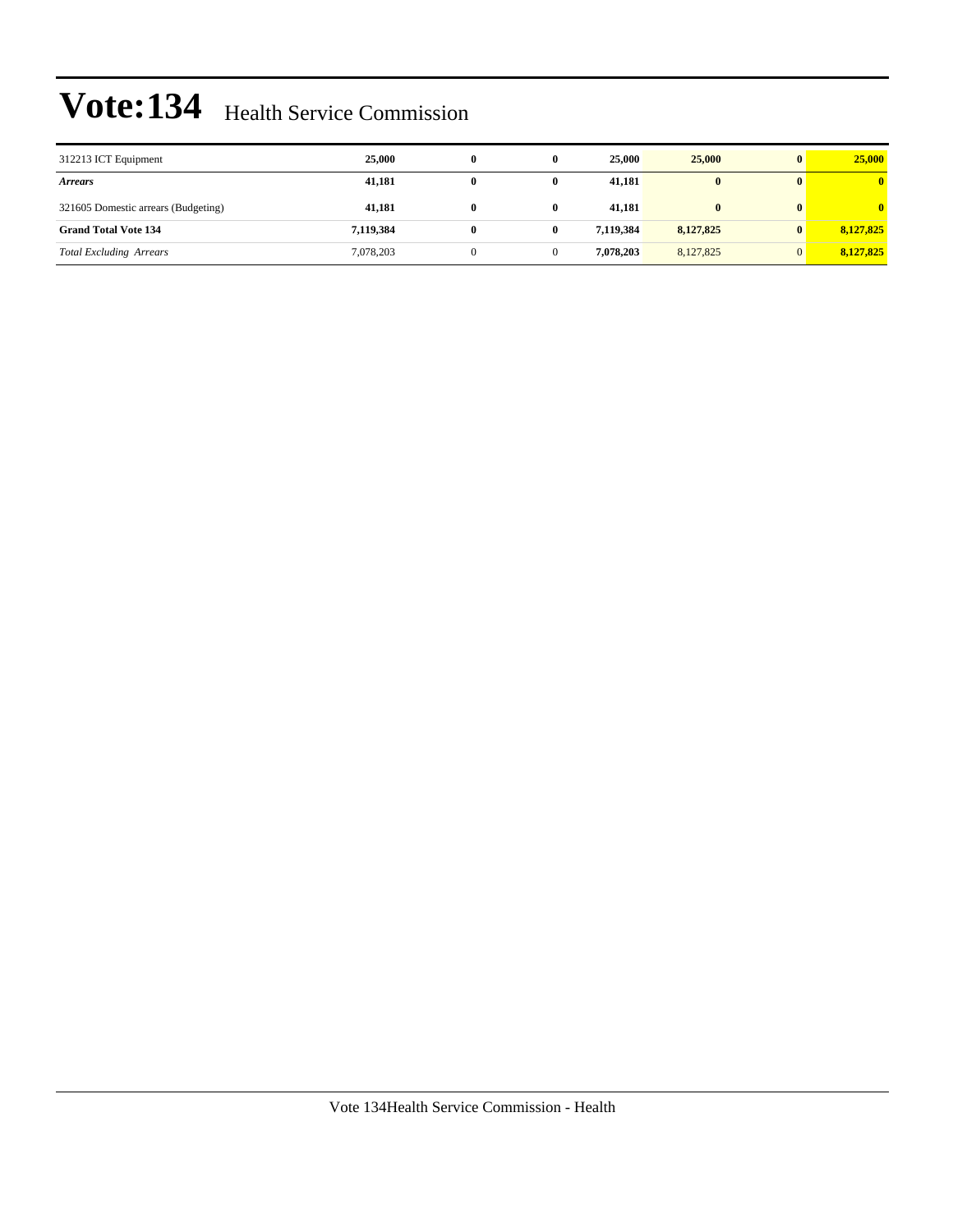### **Table V4: Detailed Estimates by Sub-SubProgramme, Department,Project and Output and Item**

#### *Sub-SubProgrammme 52 Human Resource Management for Health*

*Recurrent Budget Estimates*

#### **Department 01 Finance and Administration**

| Thousand Uganda Shillings                                | 2020/21 Approved Budget<br>2021/22 Draft Estimates |                  |                  |              |                  |                |              |
|----------------------------------------------------------|----------------------------------------------------|------------------|------------------|--------------|------------------|----------------|--------------|
| <b>Outputs Provided</b>                                  | Wage                                               | Non Wage         | AIA              | <b>Total</b> | Wage             | Non Wage       | <b>Total</b> |
| <b>Budget Output 085202 Secretariat Support Services</b> |                                                    |                  |                  |              |                  |                |              |
| 211101 General Staff Salaries                            | 175,933                                            | $\overline{0}$   | $\mathbf{0}$     | 175,933      | 175,933          | $\overline{0}$ | 175,933      |
| 211102 Contract Staff Salaries                           | 1,848,605                                          | $\boldsymbol{0}$ | $\mathbf{0}$     | 1,848,605    | 1,848,605        | $\overline{0}$ | 1,848,605    |
| 211103 Allowances (Inc. Casuals, Temporary)              | $\boldsymbol{0}$                                   | 370,998          | $\boldsymbol{0}$ | 370,998      | $\mathbf{0}$     | 370,998        | 370,998      |
| 212102 Pension for General Civil Service                 | $\boldsymbol{0}$                                   | 150,000          | $\mathbf{0}$     | 150,000      | $\mathbf{0}$     | 150,299        | 150,299      |
| 213001 Medical expenses (To employees)                   | $\boldsymbol{0}$                                   | 31,939           | $\boldsymbol{0}$ | 31,939       | $\boldsymbol{0}$ | 51,939         | 51,939       |
| 213002 Incapacity, death benefits and funeral expenses   | $\boldsymbol{0}$                                   | 12,000           | $\mathbf{0}$     | 12,000       | $\boldsymbol{0}$ | 22,000         | 22,000       |
| 213004 Gratuity Expenses                                 | $\boldsymbol{0}$                                   | 868,400          | $\mathbf{0}$     | 868,400      | $\mathbf{0}$     | 917,723        | 917,723      |
| 221001 Advertising and Public Relations                  | $\boldsymbol{0}$                                   | 35,166           | $\boldsymbol{0}$ | 35,166       | $\boldsymbol{0}$ | 35,166         | 35,166       |
| 221002 Workshops and Seminars                            | $\boldsymbol{0}$                                   | 18,453           | $\boldsymbol{0}$ | 18,453       | $\mathbf{0}$     | 18,000         | 18,000       |
| 221003 Staff Training                                    | $\boldsymbol{0}$                                   | 40,225           | $\mathbf{0}$     | 40,225       | $\mathbf{0}$     | 40,225         | 40,225       |
| 221004 Recruitment Expenses                              | $\overline{0}$                                     | 109,378          | $\boldsymbol{0}$ | 109,378      | $\boldsymbol{0}$ | 225,154        | 225,154      |
| 221007 Books, Periodicals & Newspapers                   | $\boldsymbol{0}$                                   | 13,084           | $\boldsymbol{0}$ | 13,084       | $\mathbf{0}$     | 20,084         | 20,084       |
| 221008 Computer supplies and Information Technology (IT) | $\boldsymbol{0}$                                   | 39,000           | $\boldsymbol{0}$ | 39,000       | $\mathbf{0}$     | 49,000         | 49,000       |
| 221009 Welfare and Entertainment                         | $\boldsymbol{0}$                                   | 46,389           | $\boldsymbol{0}$ | 46,389       | $\boldsymbol{0}$ | 56,389         | 56,389       |
| 221011 Printing, Stationery, Photocopying and Binding    | $\boldsymbol{0}$                                   | 60,130           | $\mathbf{0}$     | 60,130       | $\boldsymbol{0}$ | 60,130         | 60,130       |
| 221012 Small Office Equipment                            | $\boldsymbol{0}$                                   | 26,433           | $\mathbf{0}$     | 26,433       | $\mathbf{0}$     | 26,433         | 26,433       |
| 221016 IFMS Recurrent costs                              | $\overline{0}$                                     | 40,000           | $\mathbf{0}$     | 40,000       | $\mathbf{0}$     | 60,000         | 60,000       |
| 221017 Subscriptions                                     | $\boldsymbol{0}$                                   | 18,291           | $\boldsymbol{0}$ | 18,291       | $\mathbf{0}$     | 18,291         | 18,291       |
| 221020 IPPS Recurrent Costs                              | $\boldsymbol{0}$                                   | 28,000           | $\mathbf{0}$     | 28,000       | $\mathbf{0}$     | 48,000         | 48,000       |
| 222001 Telecommunications                                | $\boldsymbol{0}$                                   | 24,110           | $\boldsymbol{0}$ | 24,110       | $\mathbf{0}$     | 44,110         | 44,110       |
| 223005 Electricity                                       | $\boldsymbol{0}$                                   | 60,265           | $\mathbf{0}$     | 60,265       | $\boldsymbol{0}$ | 60,265         | 60,265       |
| 223901 Rent – (Produced Assets) to other govt. units     | $\boldsymbol{0}$                                   | 716,693          | $\boldsymbol{0}$ | 716,693      | $\boldsymbol{0}$ | 716,693        | 716,693      |
| 224004 Cleaning and Sanitation                           | $\boldsymbol{0}$                                   | 39,000           | $\mathbf{0}$     | 39,000       | $\mathbf{0}$     | 49,000         | 49,000       |
| 227001 Travel inland                                     | $\boldsymbol{0}$                                   | 43,678           | $\boldsymbol{0}$ | 43,678       | $\boldsymbol{0}$ | 122,355        | 122,355      |
| 227002 Travel abroad                                     | $\boldsymbol{0}$                                   | 45,648           | $\mathbf{0}$     | 45,648       | $\mathbf{0}$     | 45,648         | 45,648       |
| 227004 Fuel, Lubricants and Oils                         | $\boldsymbol{0}$                                   | 213,344          | $\mathbf{0}$     | 213,344      | $\mathbf{0}$     | 253,344        | 253,344      |
| 228001 Maintenance - Civil                               | $\overline{0}$                                     | 10,780           | $\boldsymbol{0}$ | 10,780       | $\overline{0}$   | 20,780         | 20,780       |
| 228002 Maintenance - Vehicles                            | $\boldsymbol{0}$                                   | 139,472          | $\boldsymbol{0}$ | 139,472      | $\mathbf{0}$     | 139,472        | 139,472      |
| 228003 Maintenance – Machinery, Equipment & Furniture    | $\boldsymbol{0}$                                   | 19,077           | $\mathbf{0}$     | 19,077       | $\overline{0}$   | 29,077         | 29,077       |
| <b>Total Cost of Budget Output 02</b>                    | 2,024,539                                          | 3,219,953        | 0                | 5,244,491    | 2,024,539        | 3,650,575      | 5,675,114    |
| <b>Total Cost Of Outputs Provided</b>                    | 2,024,539                                          | 3,219,953        | $\bf{0}$         | 5,244,491    | 2,024,539        | 3,650,575      | 5,675,114    |

Vote 134Health Service Commission - Health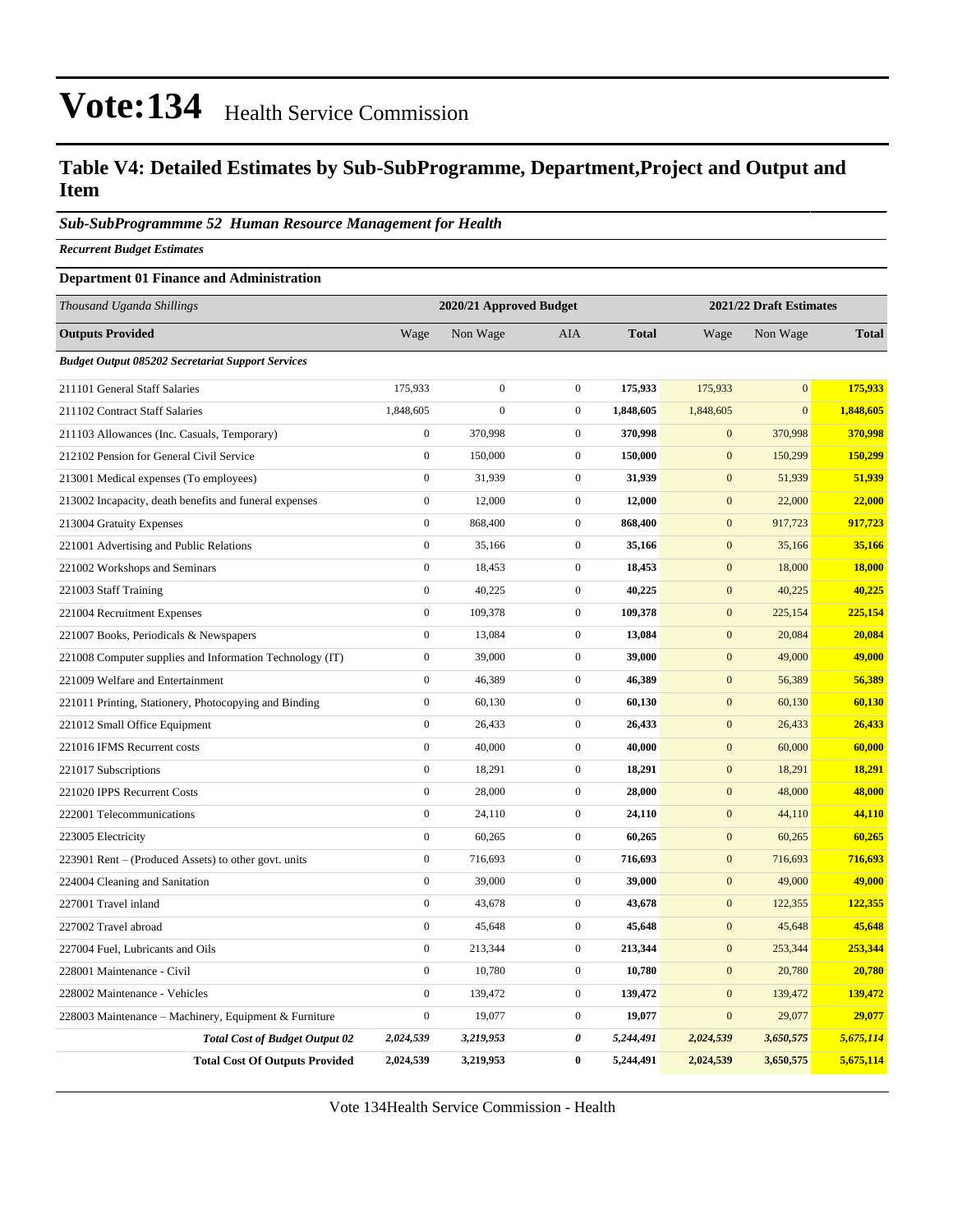| <b>Arrears</b>                                                                                    | Wage                                               | Non Wage                | <b>AIA</b>       | <b>Total</b> | Wage                  | Non Wage                | <b>Total</b>          |  |
|---------------------------------------------------------------------------------------------------|----------------------------------------------------|-------------------------|------------------|--------------|-----------------------|-------------------------|-----------------------|--|
| <b>Budget Output 085299 Arrears</b>                                                               |                                                    |                         |                  |              |                       |                         |                       |  |
| 321605 Domestic arrears (Budgeting)                                                               | $\mathbf{0}$                                       | 41,181                  | $\boldsymbol{0}$ | 41,181       | $\mathbf{0}$          | $\overline{0}$          | $\bf{0}$              |  |
| <b>Total Cost of Budget Output 99</b>                                                             | 0                                                  | 41,181                  | 0                | 41,181       | $\boldsymbol{\theta}$ | $\boldsymbol{\theta}$   | $\boldsymbol{\theta}$ |  |
| <b>Total Cost Of Arrears</b>                                                                      | $\bf{0}$                                           | 41,181                  | 0                | 41,181       | $\bf{0}$              | $\bf{0}$                | $\bf{0}$              |  |
| <b>Total Cost for Department 01</b>                                                               | 2,024,539                                          | 3,261,134               | 0                | 5,285,673    | 2,024,539             | 3,650,575               | 5,675,114             |  |
| <b>Total Excluding Arrears</b>                                                                    | 2,024,539                                          | 3,219,953               | $\boldsymbol{0}$ | 5,244,491    | 2,024,539             | 3,650,575               | 5,675,114             |  |
| <b>Department 02 Human Resource Management</b>                                                    |                                                    |                         |                  |              |                       |                         |                       |  |
| Thousand Uganda Shillings                                                                         |                                                    | 2020/21 Approved Budget |                  |              |                       | 2021/22 Draft Estimates |                       |  |
| <b>Outputs Provided</b>                                                                           | Wage                                               | Non Wage                | <b>AIA</b>       | <b>Total</b> | Wage                  | Non Wage                | <b>Total</b>          |  |
| <b>Budget Output 085205 Technical Support and Support Supervision</b>                             |                                                    |                         |                  |              |                       |                         |                       |  |
| 211103 Allowances (Inc. Casuals, Temporary)                                                       | $\mathbf{0}$                                       | 100,846                 | $\boldsymbol{0}$ | 100,846      | $\mathbf{0}$          | 100,846                 | 100,846               |  |
| 227001 Travel inland                                                                              | $\mathbf{0}$                                       | 75,384                  | $\boldsymbol{0}$ | 75,384       | $\mathbf{0}$          | 115,384                 | 115,384               |  |
| 227004 Fuel, Lubricants and Oils                                                                  | $\boldsymbol{0}$                                   | $\overline{0}$          | $\boldsymbol{0}$ | $\bf{0}$     | $\mathbf{0}$          | 28,000                  | 28,000                |  |
| <b>Total Cost of Budget Output 05</b>                                                             | 0                                                  | 176,230                 | 0                | 176,230      | $\boldsymbol{\theta}$ | 244,230                 | 244,230               |  |
| Budget Output 085206 Health Workers Recruitment and Human Resource for Health Management Services |                                                    |                         |                  |              |                       |                         |                       |  |
| 211101 General Staff Salaries                                                                     | 189,288                                            | $\boldsymbol{0}$        | $\mathbf{0}$     | 189,288      | 189,288               | $\mathbf{0}$            | 189,288               |  |
| 211103 Allowances (Inc. Casuals, Temporary)                                                       | $\mathbf{0}$                                       | 98,994                  | $\overline{0}$   | 98,994       | $\mathbf{0}$          | 118,994                 | 118,994               |  |
| 221001 Advertising and Public Relations                                                           | $\mathbf{0}$                                       | $\mathbf{0}$            | $\boldsymbol{0}$ | $\bf{0}$     | $\mathbf{0}$          | 35,000                  | 35,000                |  |
| 221002 Workshops and Seminars                                                                     | $\boldsymbol{0}$                                   | 21,307                  | $\boldsymbol{0}$ | 21,307       | $\mathbf{0}$          | 21,307                  | 21,307                |  |
| 221003 Staff Training                                                                             | $\boldsymbol{0}$                                   | 29,225                  | $\mathbf{0}$     | 29,225       | $\mathbf{0}$          | 29,225                  | 29,225                |  |
| 221004 Recruitment Expenses                                                                       | $\boldsymbol{0}$                                   | 580,000                 | $\boldsymbol{0}$ | 580,000      | $\mathbf{0}$          | 750,000                 | 750,000               |  |
| 221008 Computer supplies and Information Technology (IT)                                          | $\mathbf{0}$                                       | $\overline{0}$          | $\overline{0}$   | $\bf{0}$     | $\mathbf{0}$          | 20,000                  | 20,000                |  |
| 221009 Welfare and Entertainment                                                                  | $\mathbf{0}$                                       | 20,000                  | $\boldsymbol{0}$ | 20,000       | $\mathbf{0}$          | 40,000                  | 40,000                |  |
| 221011 Printing, Stationery, Photocopying and Binding                                             | $\boldsymbol{0}$                                   | 43,500                  | $\boldsymbol{0}$ | 43,500       | $\mathbf{0}$          | 53,500                  | 53,500                |  |
| 227001 Travel inland                                                                              | $\boldsymbol{0}$                                   | 68,027                  | $\mathbf{0}$     | 68,027       | $\mathbf{0}$          | 88,027                  | 88,027                |  |
| 227004 Fuel, Lubricants and Oils                                                                  | $\boldsymbol{0}$                                   | 48,789                  | $\boldsymbol{0}$ | 48,789       | $\mathbf{0}$          | 53,789                  | 53,789                |  |
| 228002 Maintenance - Vehicles                                                                     | $\mathbf{0}$                                       | 10,000                  | $\boldsymbol{0}$ | 10,000       | $\mathbf{0}$          | 20,000                  | 20,000                |  |
| <b>Total Cost of Budget Output 06</b>                                                             | 189,288                                            | 919,841                 | 0                | 1,109,129    | 189,288               | 1,229,841               | 1,419,129             |  |
| <b>Total Cost Of Outputs Provided</b>                                                             | 189,288                                            | 1,096,071               | $\bf{0}$         | 1,285,359    | 189,288               | 1,474,071               | 1,663,359             |  |
| <b>Total Cost for Department 02</b>                                                               | 189,288                                            | 1,096,071               | 0                | 1,285,359    | 189,288               | 1,474,071               | 1,663,359             |  |
| <b>Total Excluding Arrears</b>                                                                    | 189,288                                            | 1,096,071               | $\boldsymbol{0}$ | 1,285,359    | 189,288               | 1,474,071               | 1,663,359             |  |
| Department 03 Internal Audit                                                                      |                                                    |                         |                  |              |                       |                         |                       |  |
| Thousand Uganda Shillings                                                                         | 2020/21 Approved Budget<br>2021/22 Draft Estimates |                         |                  |              |                       |                         |                       |  |
| <b>Outputs Provided</b>                                                                           | Wage                                               | Non Wage                | AIA              | <b>Total</b> | Wage                  | Non Wage                | <b>Total</b>          |  |
| <b>Budget Output 085201 Health Workers Recruitment services</b>                                   |                                                    |                         |                  |              |                       |                         |                       |  |
| 211101 General Staff Salaries                                                                     | 11,284                                             | $\boldsymbol{0}$        | $\boldsymbol{0}$ | 11,284       | 11,284                | $\mathbf{0}$            | 11,284                |  |
| 211103 Allowances (Inc. Casuals, Temporary)                                                       | $\boldsymbol{0}$                                   | 14,000                  | $\boldsymbol{0}$ | 14,000       | $\boldsymbol{0}$      | 14,000                  | <b>14,000</b>         |  |
| 227001 Travel inland                                                                              | $\boldsymbol{0}$                                   | 11,000                  | $\boldsymbol{0}$ | 11,000       | $\boldsymbol{0}$      | 15,000                  | 15,000                |  |

Vote 134Health Service Commission - Health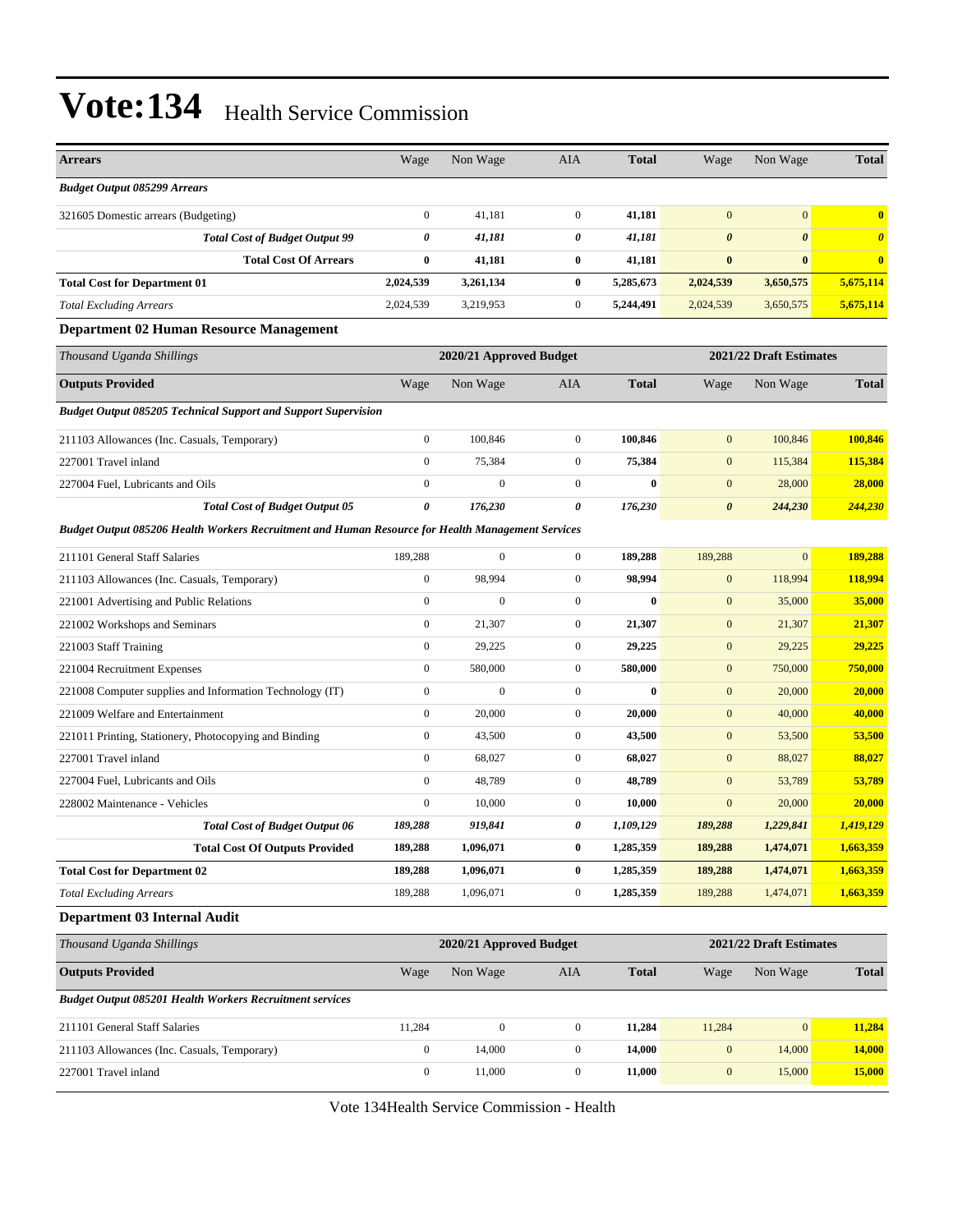| 227004 Fuel, Lubricants and Oils                                                                  |                                                                               | $\boldsymbol{0}$                                   | $\mathbf{0}$     | $\mathbf{0}$          | $\bf{0}$     | $\mathbf{0}$           | 5,000            | 5,000         |  |  |
|---------------------------------------------------------------------------------------------------|-------------------------------------------------------------------------------|----------------------------------------------------|------------------|-----------------------|--------------|------------------------|------------------|---------------|--|--|
|                                                                                                   | <b>Total Cost of Budget Output 01</b>                                         | 11,284                                             | 25,000           | $\boldsymbol{\theta}$ | 36,284       | 11,284                 | 34,000           | 45,284        |  |  |
|                                                                                                   | <b>Total Cost Of Outputs Provided</b>                                         | 11,284                                             | 25,000           | $\bf{0}$              | 36,284       | 11,284                 | 34,000           | 45,284        |  |  |
| <b>Total Cost for Department 03</b>                                                               |                                                                               | 11,284                                             | 25,000           | $\bf{0}$              | 36,284       | 11,284                 | 34,000           | 45,284        |  |  |
| <b>Total Excluding Arrears</b>                                                                    |                                                                               | 11,284                                             | 25,000           | $\mathbf{0}$          | 36,284       | 11,284                 | 34,000           | 45,284        |  |  |
|                                                                                                   | <b>Department 04 Recruitment and selection systems</b>                        |                                                    |                  |                       |              |                        |                  |               |  |  |
| Thousand Uganda Shillings                                                                         |                                                                               | 2020/21 Approved Budget<br>2021/22 Draft Estimates |                  |                       |              |                        |                  |               |  |  |
| <b>Outputs Provided</b>                                                                           |                                                                               | Wage                                               | Non Wage         | AIA                   | <b>Total</b> | Wage                   | Non Wage         | <b>Total</b>  |  |  |
| Budget Output 085206 Health Workers Recruitment and Human Resource for Health Management Services |                                                                               |                                                    |                  |                       |              |                        |                  |               |  |  |
| 211101 General Staff Salaries                                                                     |                                                                               | 178,000                                            | $\mathbf{0}$     | $\boldsymbol{0}$      | 178,000      | 178,000                | $\mathbf{0}$     | 178,000       |  |  |
| 211103 Allowances (Inc. Casuals, Temporary)                                                       |                                                                               | $\boldsymbol{0}$                                   | $\mathbf{0}$     | $\mathbf{0}$          | $\bf{0}$     | $\boldsymbol{0}$       | 40,000           | 40,000        |  |  |
| 221004 Recruitment Expenses                                                                       |                                                                               | $\boldsymbol{0}$                                   | 157,069          | $\mathbf{0}$          | 157,069      | $\mathbf{0}$           | 192,069          | 192,069       |  |  |
| 221009 Welfare and Entertainment                                                                  |                                                                               | $\boldsymbol{0}$                                   | $\mathbf{0}$     | $\boldsymbol{0}$      | $\bf{0}$     | $\boldsymbol{0}$       | 20,000           | 20,000        |  |  |
|                                                                                                   | 222003 Information and communications technology (ICT)                        | $\boldsymbol{0}$                                   | $\overline{0}$   | $\boldsymbol{0}$      | $\bf{0}$     | $\mathbf{0}$           | 55,000           | 55,000        |  |  |
| 225001 Consultancy Services- Short term                                                           |                                                                               | $\boldsymbol{0}$                                   | 45,000           | $\mathbf{0}$          | 45,000       | $\mathbf{0}$           | 45,000           | 45,000        |  |  |
| 227001 Travel inland                                                                              |                                                                               | $\boldsymbol{0}$                                   | 15,000           | $\mathbf{0}$          | 15,000       | $\boldsymbol{0}$       | 55,000           | 55,000        |  |  |
| 227004 Fuel, Lubricants and Oils                                                                  |                                                                               | $\boldsymbol{0}$                                   | 12,000           | $\mathbf{0}$          | 12,000       | $\boldsymbol{0}$       | 32,000           | 32,000        |  |  |
|                                                                                                   | <b>Total Cost of Budget Output 06</b>                                         | 178,000                                            | 229,069          | 0                     | 407,069      | 178,000                | 439,069          | 617,069       |  |  |
|                                                                                                   | <b>Budget Output 085220 Records Management Services</b>                       |                                                    |                  |                       |              |                        |                  |               |  |  |
| 211103 Allowances (Inc. Casuals, Temporary)                                                       |                                                                               | $\boldsymbol{0}$                                   | 13,000           | $\mathbf{0}$          | 13,000       | $\mathbf{0}$           | 25,000           | 25,000        |  |  |
| 222002 Postage and Courier                                                                        |                                                                               | $\boldsymbol{0}$                                   | 12,000           | $\mathbf{0}$          | 12,000       | $\mathbf{0}$           | 12,000           | 12,000        |  |  |
|                                                                                                   | 222003 Information and communications technology (ICT)                        | $\boldsymbol{0}$                                   | $\mathbf{0}$     | $\mathbf{0}$          | $\bf{0}$     | $\mathbf{0}$           | 10,000           | <b>10,000</b> |  |  |
|                                                                                                   | <b>Total Cost of Budget Output 20</b>                                         | 0                                                  | 25,000           | 0                     | 25,000       | $\boldsymbol{\theta}$  | 47,000           | 47,000        |  |  |
|                                                                                                   | <b>Total Cost Of Outputs Provided</b>                                         | 178,000                                            | 254,069          | $\bf{0}$              | 432,069      | 178,000                | 486,069          | 664,069       |  |  |
| <b>Total Cost for Department 04</b>                                                               |                                                                               | 178,000                                            | 254,069          | $\bf{0}$              | 432,069      | 178,000                | 486,069          | 664,069       |  |  |
| <b>Total Excluding Arrears</b>                                                                    |                                                                               | 178,000                                            | 254,069          | $\mathbf{0}$          | 432,069      | 178,000                | 486,069          | 664,069       |  |  |
| <b>Development Budget Estimates</b>                                                               |                                                                               |                                                    |                  |                       |              |                        |                  |               |  |  |
|                                                                                                   | <b>Project 1635 Retooling of Health Service Commission</b>                    |                                                    |                  |                       |              |                        |                  |               |  |  |
| Thousand Uganda Shillings                                                                         |                                                                               | 2021/22 Draft Estimates<br>2020/21 Approved Budget |                  |                       |              |                        |                  |               |  |  |
| <b>Capital Purchases</b>                                                                          |                                                                               | <b>GoU Dev't External Fin</b><br><b>AIA</b>        |                  |                       | <b>Total</b> | GoU Dev't External Fin |                  | <b>Total</b>  |  |  |
|                                                                                                   | Budget Output 085276 Purchase of Office and ICT Equipment, including Software |                                                    |                  |                       |              |                        |                  |               |  |  |
| 312202 Machinery and Equipment                                                                    |                                                                               | 15,000                                             | $\boldsymbol{0}$ | $\mathbf{0}$          | 15,000       | 15,000                 | $\boldsymbol{0}$ | 15,000        |  |  |
| 312213 ICT Equipment                                                                              |                                                                               | 25,000                                             | $\boldsymbol{0}$ | $\boldsymbol{0}$      | 25,000       | 25,000                 | $\mathbf{0}$     | 25,000        |  |  |
|                                                                                                   | Total Cost Of Budget Output 085276                                            | 40,000                                             | 0                | 0                     | 40,000       | 40,000                 | 0                | 40,000        |  |  |